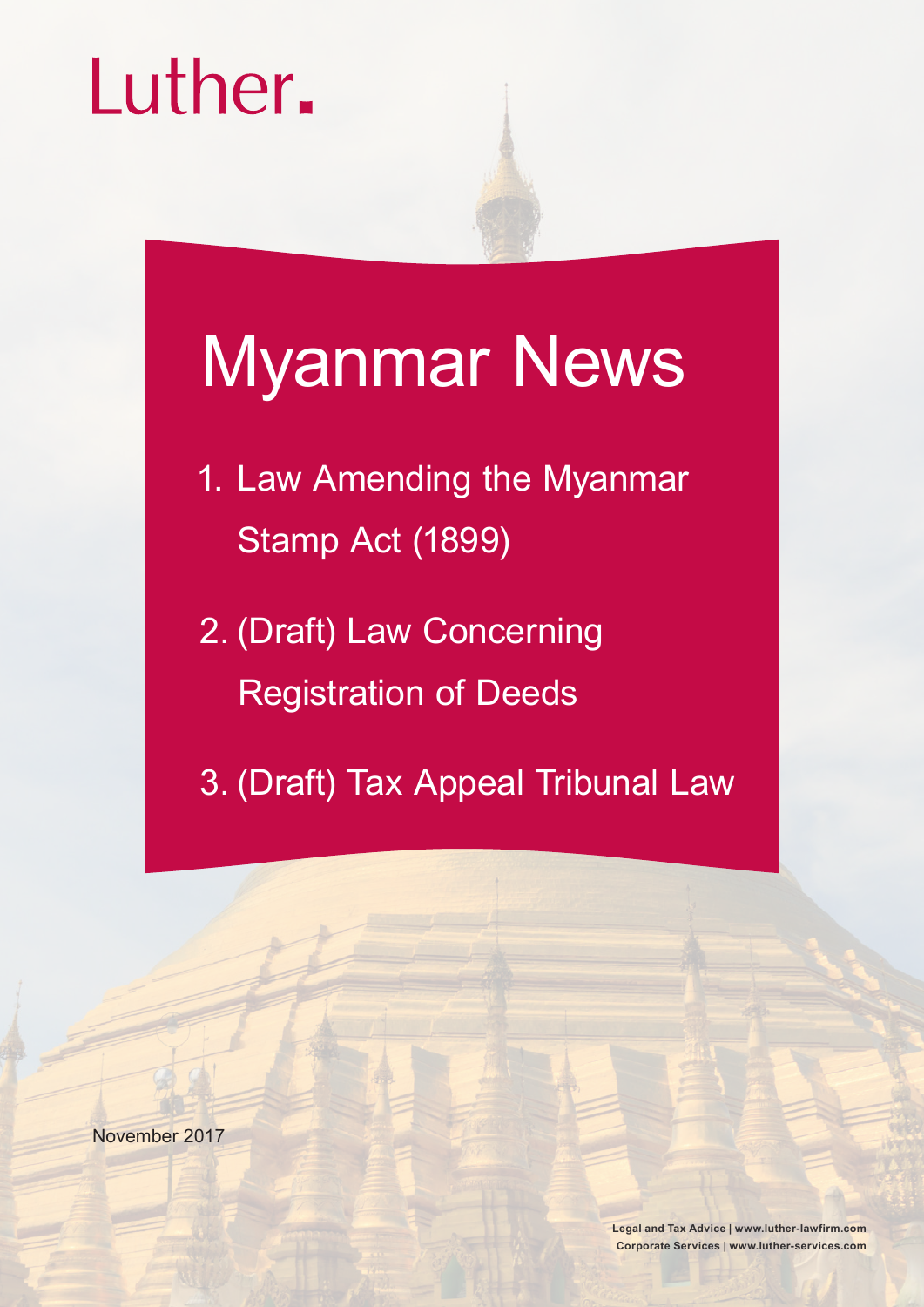## Table of Content

I. Introduction Page 2

II. Law Amending the Myanmar Stamp Act (1899) Page 2

III. (Draft) Law Concerning the Registration of Deeds Page 3

IV. (Draft) Tax Appeal Tribunal Law Page 8

## I. Introduction

On 1 August 2017, the bill amending the Myanmar Stamp Act (1899) was signed into law. Further, the following draft laws were published by the Parliament of the Republic of the Union of Myanmar:

- Law concerning the Registration of Deeds; and
- Tax Appeal Tribunal Law.

Please find below a short summary of the most important changes.

## II. Law Amending the Myanmar Stamp Act (1899)

On 1 August 2017, the bill amending the Myanmar Stamp Act (1899) was signed into law, providing for various stamp duty changes (e.g. on the transfer of property in Yangon and Mandalay).

The Myanmar Stamp Act (1899) stipulates which instruments are subject to payment of stamp duty, a form of tax charged on certain legal instruments (e.g. lease contracts) in the form of affixation of physical stamps on the instrument in question. The payment and affixation of the stamps is generally due before or at the time of execution of the instrument.

#### 1. Stamp Duty on the Transfer of Immoveable **Property**

The Law Amending the Myanmar Stamp Act (1899) contains provisions relating to the stamp duty payable on the transfer of immovable property (land and real estate). Depending on the location and the local laws and regulations, the payable stamp duty on the value of the transaction shall with effect from 1 August 2017 be as follows:

- Increase to 6% in Yangon (old rate:  $4\%$ ):
- 4% in Nay Pyi Taw (old rate: 4%);
- Increase to 4% in Mandalay (old rate: 2%); and
- 4% in the rest of Myanmar (old rate: 4%).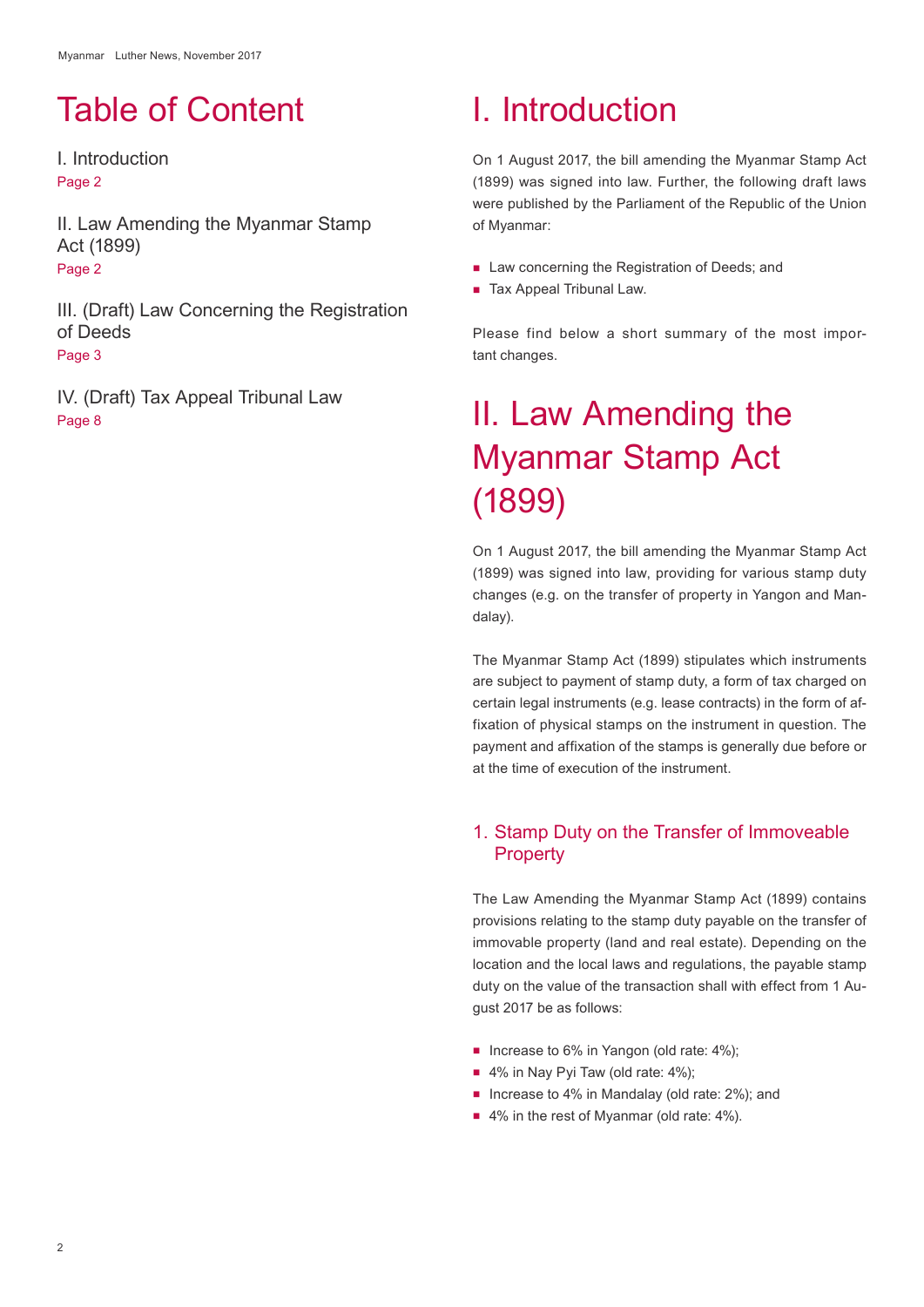#### 2.2. Stamp Duty Reductions

Further, the new law confirms the following stamp duty reductions, which were announced by Notification No. 146/2016 of the Ministry of Planning and Finance with effect from 1 October 2016:

| No. in            | <b>Description</b>             | Old rate       | New rate       |
|-------------------|--------------------------------|----------------|----------------|
| <b>Schedule 1</b> |                                |                |                |
| 15                | <b>Bond</b>                    | 1.5%           | 0.5%           |
| 23                | Conveyance                     | 3%             | 2%             |
|                   | Fine or premium or money ad-   |                |                |
| 35(c)             | vanced in addition to rent (if | <b>MMK 600</b> | <b>MMK 300</b> |
|                   | the stamped lease agreement    |                |                |
|                   | is executed)                   |                |                |
| 62                | Transfer of shares or deben-   | 0.3%           | 0.1%           |
|                   | tures                          |                |                |

As number 15 and number 23 are often referred to in other sections of Schedule 1 of the Myanmar Stamp Act (1899), the reduction of the stamp duty rates for bonds and conveyances affects the rates for other instruments as well (e.g. for lease agreements with a term of not more than three (3) years from previously 1.5% of the annual rent to 0.5%; for lease agreements with a term in excess of (3) years from previously 3% of the annual rent to 2%).

## III. (Draft) Law Concerning the Registration of Deeds

The government recently published the (Draft) Law concerning the Registration of Deeds. Upon enactment, the Deeds Registration Act (The Registration Act, India Act XVI) (1909) will be repealed and replaced by the new law. The rules, regulations, by-laws, notifications, orders, directives and procedures issued under the Deeds Registration Act (1909) will, however, continue to apply unless contrary to the new law.

#### 1. Registration of Deeds

As before, the (Draft) Law concerning the Registration of Deeds distinguishes between compulsory and discretionary registration of deeds.

#### 1.1. Compulsory Registration

Pursuant to sec. 16 (Draft) Law concerning the Registration of Deeds, the registration of the following documents shall be compulsory:

- Instruments of gift of immovable property;
- Non-testamentary instruments for disposal of immovable property of value not less than Kyats one (1) lakh, for consolidation of the declaration, assignment, limitation or extinguishing of any title or interest in immovable property of value not less than Kyats one (1) lakh; or decrees orders or awards issued by a court in respect of rights related to such instruments;
- Mortgage deeds and deeds cancelling mortgages, certified as true by minimum two (2) witnesses in addition to the mortgagor, in mortgages of value not less than Kyats one (1) lakh, other than with depositing of title deeds;
- **E** Leases of immoveable property from year to year, or for any term exceeding one (1) year, or reserving a yearly rent;
- Instruments which operate for collateral security, providing or otherwise assigning by companies/associations to a trustee, all or any part of rights over immovable property or interest thereupon;
- Certificates of adoption: and
- Instruments prescribed from time to time by the Union Government.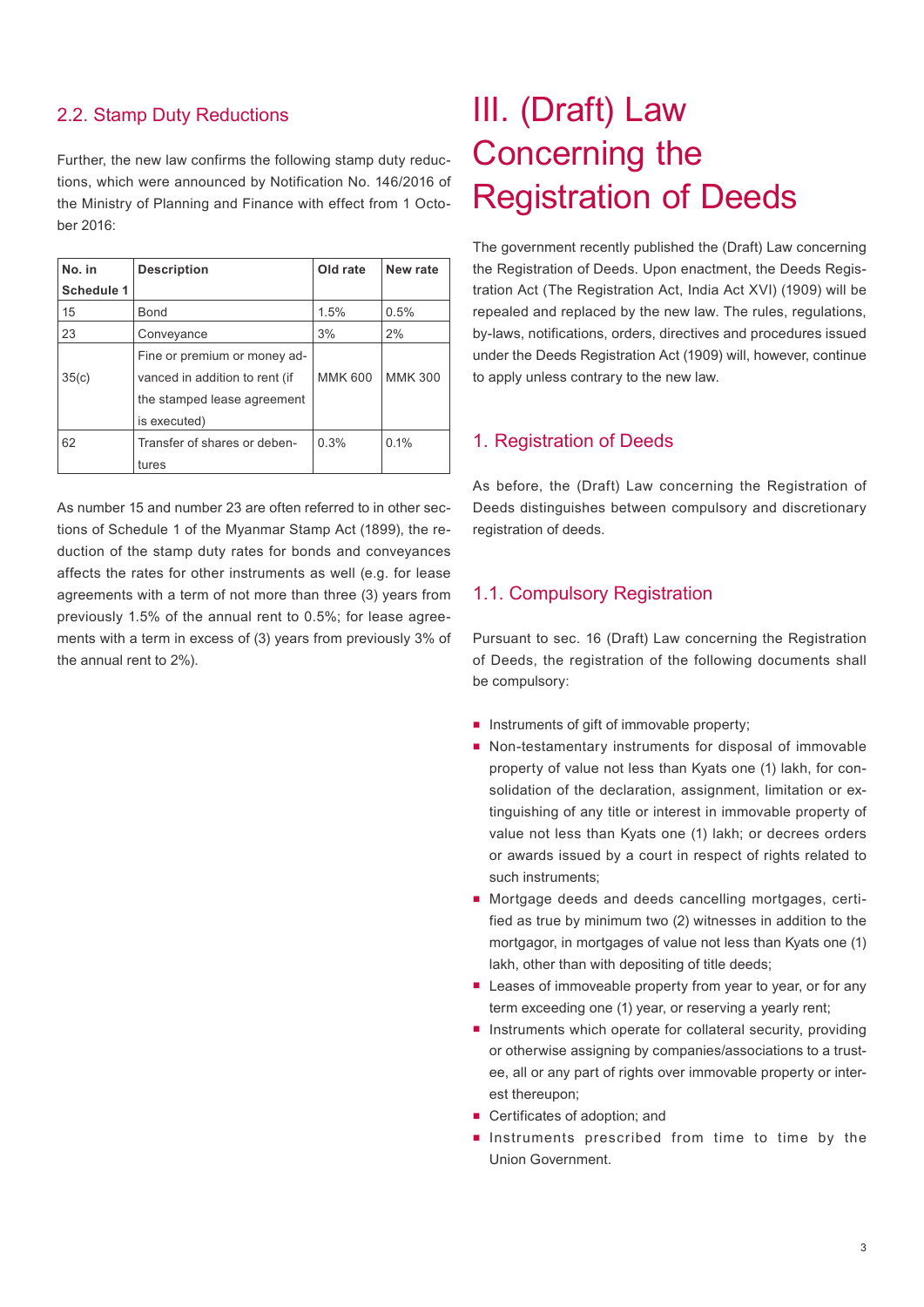*Comment Luther: Upon enactment of the draft, mortgage deeds and deeds cancelling the same shall be registered. Kindly note, that this registration requirement shall apply to mortgages other than by deposit of title deeds only.* 

*Under the current Registration Act 1909, only the following documents have to be registered:*

- *Instruments of gift of immoveable property;*
- *Other non-testamentary instruments which purport or operate to create, declare, assign, limit or extinguish, whether in present or in future, any right, title or interest, whether vested or contingent, of the value of 100 rupees and upwards, to or in immoveable property;*
- *Non-testamentary instruments which acknowledge the receipt or payment of any consideration on account of the creation, declaration, assignment, limitation or extinction of any such right, title or interest;*
- *Leases of immoveable property from year to year, or for any term exceeding one (1) year, or reserving a yearly rent; and*
- *Non-testamentary instruments transferring or assigning any decree or order of a Court or any award when such decree or order or award purports or operates to create, declare, assign, limit or extinguish, whether in present or in future, any right, title or interest, whether vested or contingent, of the value of 100 rupees and upwards, to or in immoveable property.*

#### 1.2. Discretionary Registration

Pursuant to sec. 17 (Draft) Law concerning the Registration of Deeds, the registration of the following documents shall be discretionary:

- **Instruments of gift for operating of the declaration, assign**ment, limitation or extinguishing, whether in present or in future, of any title or interest in immovable property of value less than Kyats one (1) lakh, and instruments acknowledging the receipt or payment of any consideration;
- **Instruments of mortgage of a value less than Kyats one (1)** lakh;
- **Example 2** Leases of immovable property with a term not exceeding one (1) year;
- **Instruments which operate to create, declare, assign, limit or** extinguish any title to or interest in moveable property;
- Wills:
- Ordinary decrees or orders issued by a law court and arbitral awards;
- Any certificate of sale granted to the purchase of any immovable property sold by auction by a court of law, revenue officer or relevant governmental department, governmental organization:
- Any grant or instrument of partition in respect of immovable property by governmental department, governmental organizations; and
- In addition to the above, documents other than those prescribed as registration compulsory under sec. 16 of the (Draft) Law concerning the Registration of Deeds.

*Comment Luther: Under the Registration Act (1909), the following documents may be registered:*

- Instruments (other than instruments of gift and wills) which *purport or operate to create, declare, assign, limit or extinguish, whether in present or in future, any right, title or interest, whether vested or contingent, of a value less than 100 rupees, to or in immoveable property;*
- *Instruments acknowledging the receipt or payment of any consideration on account of the creation, declaration, assignment, limitation or extinction of any such right, title or interest;*
- *Leases of immoveable property for any term not exceeding one (1) year, and any lease for which registration is (as per above) not compulsory;*
- Instruments (other than wills) which purport or operate to *create, declare, assign, limit or extinguish any right, title or interest to or in moveable property;*
- *Wills; and*
- *All other documents not required to be registered (as per above).*

#### 2. Formal Registration Procedure

For the registration, the documents signed by the executants – bearing the initials or signatures of executants at every place of interlineation, blank, erasure or alteration in the document – shall be submitted in Myanmar language to the Deeds Registration Office (in case of an English document, a Myanmar translation certified by a notary public shall be submitted).

No non-testamentary document relating to immovable property shall be accepted for registration unless it contains a description of category, shape, dimensions and situation of such property sufficient identify the same. In case of land, two certifying maps and land records duly issued by the relevant government department shall be included.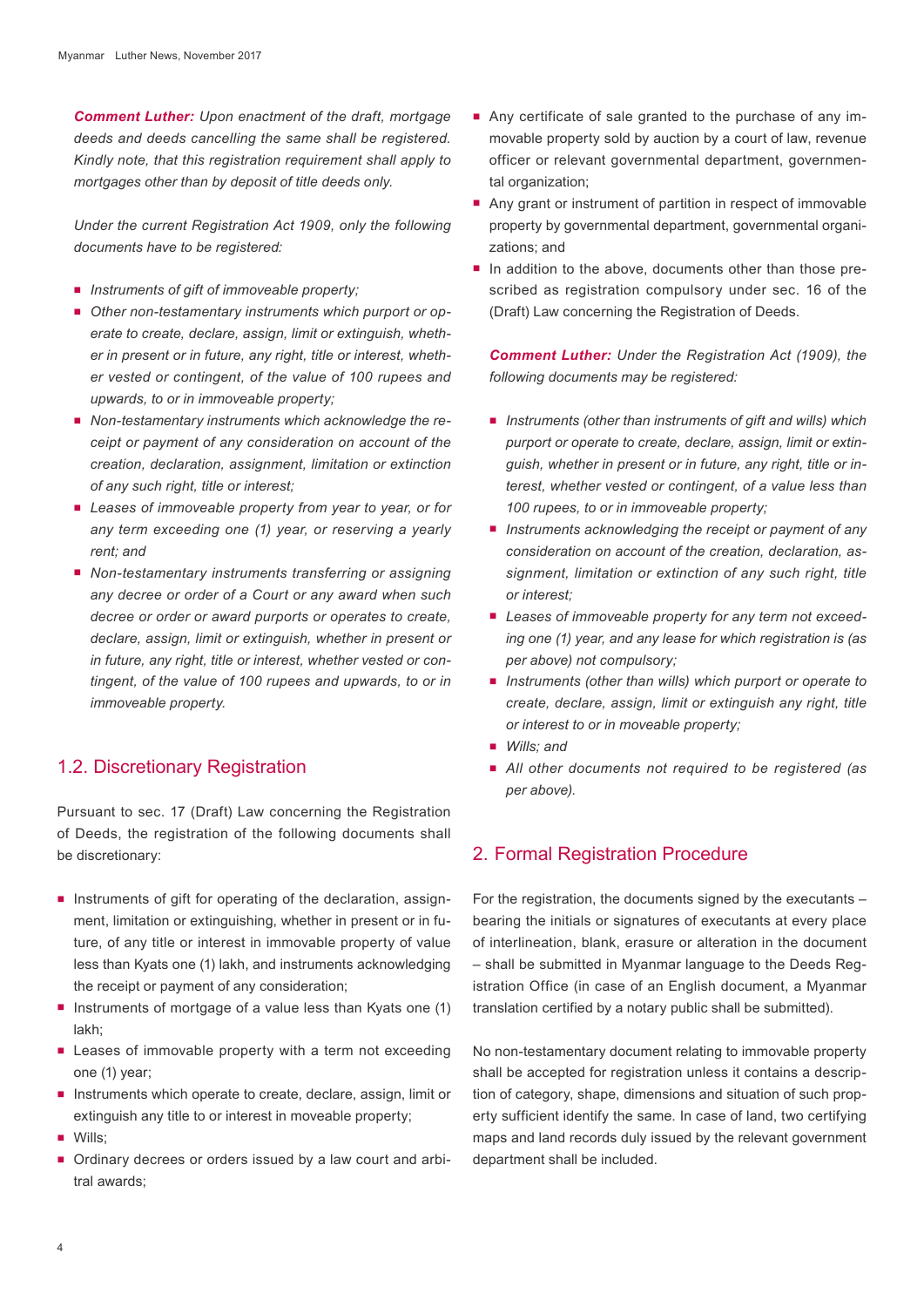#### 2.1. Persons Entitled to Apply for Registration

The following persons may carry out the registration of documents at a Deeds Registration Office:

- **Persons executing the deed (in case of a decree or order,** persons claiming under the decree or order);
- **Legal representatives (e.g. for minors or corporations); or**
- Attorneys, duly authorized by an executed and authenticated Power of Attorney.

#### 2.2. Official Scrutiny

The registering officer shall scrutinize whether or not:

- The executants executed the document in mutual agreement (not applicable to copies of decrees and orders);
- The executants are attending in person for registration (not applicable to copies of decrees and orders); or
- $\blacksquare$  The person presenting for registration is the representative or attorney of the executants.

The registering Officer shall enquire whether the statements in the documents presented for registration were truly made by the executants and the persons presenting the document for registration admit the execution of the document.

The registering Officer shall however not enquire into the title/ possession of the property transferred by the document presented for registration.

#### 2.3. Registration

If documents submitted for registration comply with the following, the registering Officer may accept them for registration:

- The executants are personally known to him, or he is otherwise satisfied that they are the persons they represent themselves to be;
- **If any person is represented by a representative or assignee,** such representative or assignee admits the execution;
- If the person executing the document is dead, the document is presented for registration by court order [or] decree;
- The document has been affixed with value of stamps sufficient as prescribed by the Myanmar Stamp Act (1899) and other prevailing laws; and
- If is true that the persons before him are relevant to the document.

The registering Officer shall refuse to register the document, if:

- Any executant denies or does not admit its execution;
- Any executant appears to be a minor, a lunatic or mentally unfit;
- Any document executed in respect of immovable property does not clearly and accurately provide supporting evidence of the property; or
- Any document executed in respect of immovable property is presented without the supporting map.

#### 2.4. Immoveable Property Documents

Documents related to immovable property shall be registered at the Deeds Registration Office where the property is situated. (sec. 25 (Draft) Law concerning the Registration of Deeds).

*Comment Luther: Kindly note, that all other documents may be registered at any Deeds Registration Office.*

#### 3. Time Frame

Depending on the type of document and location of execution, the (Draft) Law concerning the Registration of Deeds provides for the following time frames for registration.

#### 3.1. Documents Executed in Myanmar

Pursuant to sec. 21 (Draft) Law concerning the Registration of Deeds, any document other than a will executed in the Republic of the Union of Myanmar shall be submitted for registration within 120 days from the date of execution or the date of issuance of the court decree or order (if an appeal is lodged against the court order or decree, the latest date for registration shall be counted commencing from the date of ruling by the final court of appeal).

*Comment Luther: Under the Registration Act 1909, the time frame for the submission of the registration is four months.*

#### 3.2. Documents executed outside of Myanmar

Pursuant to sec. 24 (Draft) Law concerning the Registration of Deeds, a person desiring to register a document executed outside of the Republic of the Union of Myanmar: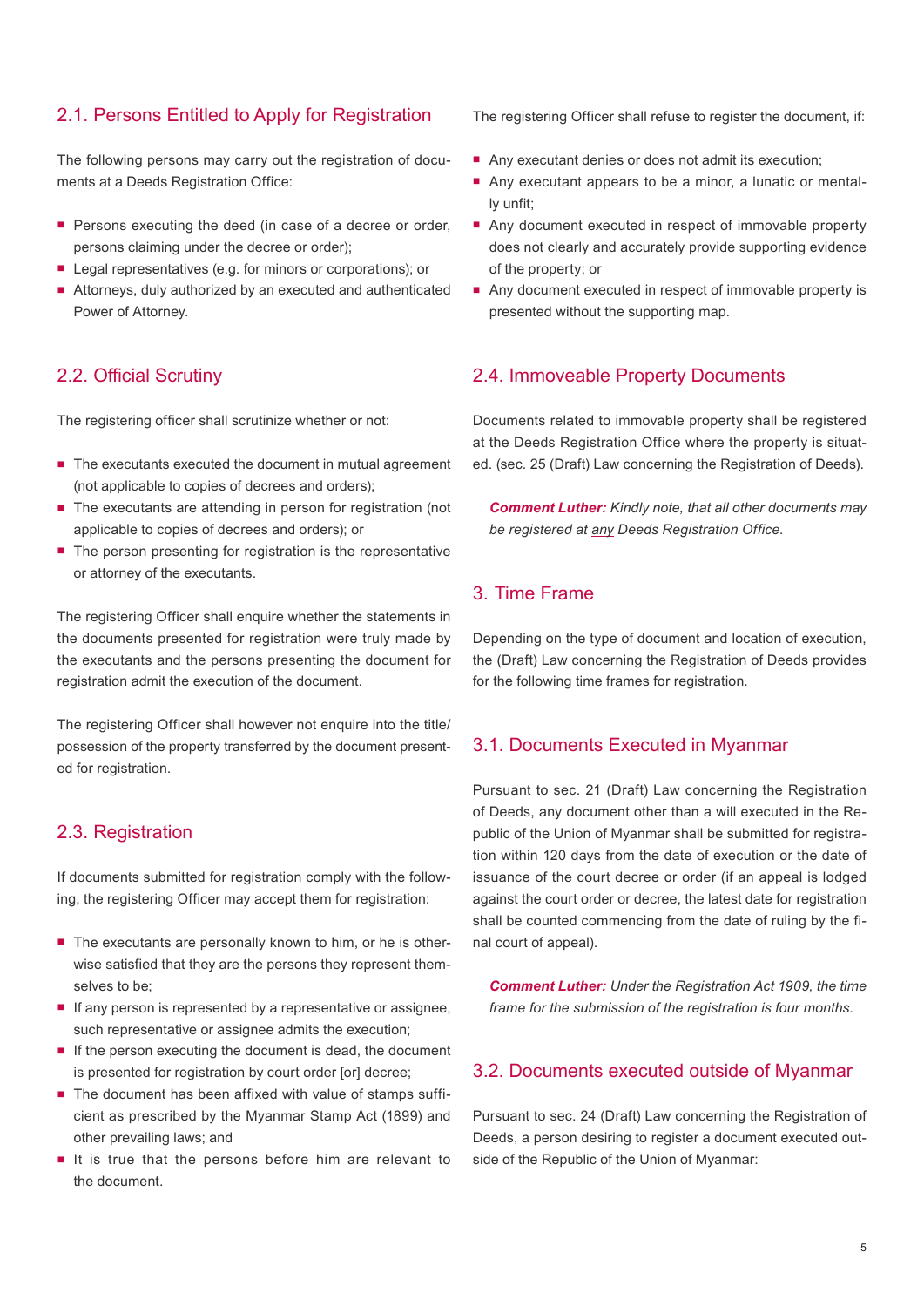- Shall present the document to the registering Officer within 120 days of arrival within the Union;
- The registering Officer shall scrutinize and register the document in accordance with prescribed criteria; and
- If a person desires registration, but presents the document after the prescribed period, the provisions of sec. 23 Draft of the Law concerning the Registration of Deeds shall apply.

#### 3.3. Late Registration

If a non-testamentary document, court decree or court order is presented for registration only after expiry of the prescribed period above, the person desirous of registration shall apply to the registering Officer for approval to be registered.

The registering Officer shall forward the application to the relevant Region/State or Union-Territory Officer, who shall scrutinize the application and, if the extent of lateness after the prescribed period does not exceed 120 days, may approve the registration after payment of a fine.

#### 4. Effect of Registration

Pursuant to sec. 47 (Draft) Law concerning the Registration of Deeds, a registered document:

- Shall operate from the date of its execution; and
- Shall, if relating to any property, whether moveable or immovable, supersede and take effect against any oral agreement or declaration relating to such property, and contrary to the terms contained in the document.

Although effective, the provision shall not be relevant to property, which had been delivered into possession in accompaniment to the oral agreement or declaration, which is contrary to the terms contained in the document.

If a document for which registration is compulsory is not registered:

- It shall not have effect on lease or transfer in any way of immovable property;
- If shall not confer any power to adopt; and
- It shall not be received as evidence of any transaction affecting such property or conferring such power.

#### 5. Fees

Pursuant to sec. 68 (Draft) Law concerning the Registration of Deeds, the Ministry of Agriculture, Livestock and Irrigation shall prescribe the fees for the registration of documents, publish the rates of fees in the national gazette and display them at public locations in the Township Deeds Registration Offices.

Pursuant to sec. 69 (Draft) Law concerning the Registration of Deeds, any person presenting a document for registration shall pay the registration fees at the time of registration.

#### 6. Prohibitions

Pursuant to sec. 72 (Draft) Law concerning the Registration of Deeds, no person appointed and assigned under the law to carry out the registration of documents shall improperly fill, amend, delete, copy, translate or register a document which has been deposited or presented for registration with the intent to cause injury or knowing it to be likely to cause injury, or in a manner which he knows or has ground to know as incorrect.

Pursuant to sec. 73 (Draft) Law concerning the Registration of Deeds, no one shall commit any of the following:

- Make false statements in front of an officer acting in execution of the law, or any proceeding or enquiry under the law;
- **Intentionally deliver to a registering Officer a false copy or** translation of a document or map or plan; and/or
- Without being an executant or his representative falsely personate being such, and in such assumed character present any document, make any statement or act improperly in any way.

#### 7. Penalties

Pursuant to sec. 74, 75 (Draft) Law concerning the Registration of Deeds, any person convicted of violating any of the above listed prohibitions concerning the registration of deeds shall be punishable with imprisonment for a term which may extend to seven (7) years, or with a fine, or with both.

Furthermore, any person convicted of aiding or abetting the violation of any prohibition under sec. 72 and 73 (Draft) Law concerning the Registration of Deeds shall be punishable with penalty prescribed for the original offense and any person convicted of repeating a similarly prohibited offense shall be punishable for a term which may extend to seven (7) years, plus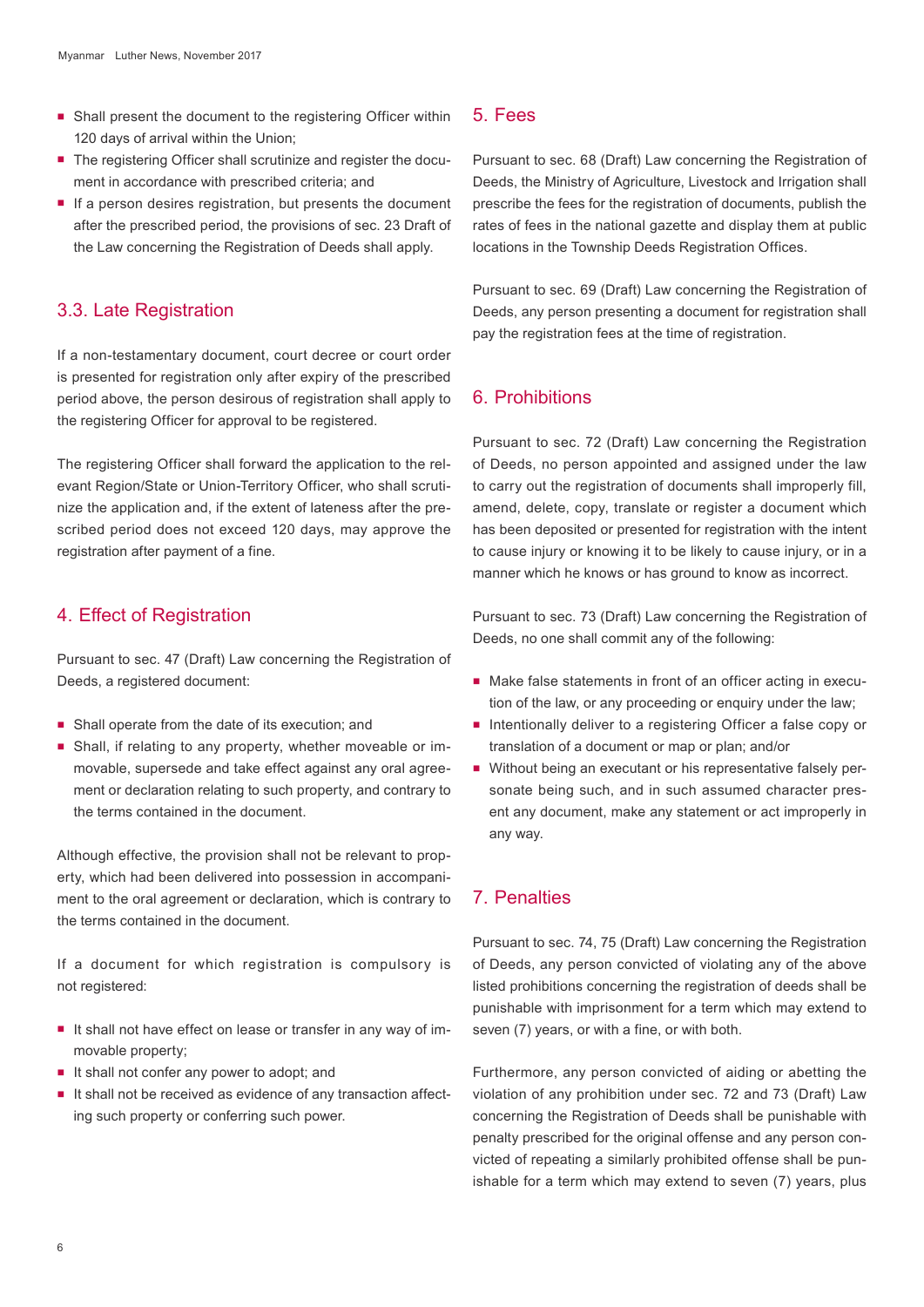a fine, sec. 76 and 77 (Draft) Law concerning the Registration of Deeds.

With the enactment of the (Draft) Law concerning the Registration of Deeds, aiding will be a punishable offence.

#### 8. Deeds Registration Office

Pursuant to sec. 4 (Draft) Law concerning the Registration of Deeds, the Director General of the Department of Agricultural Land Management and Statistics of the Ministry of Agriculture, Livestock and Irrigation shall be the chief of the deeds registration activity.

On Regional/State level, the Head of a Region/State or Union-Territory Department of Agricultural Land Management and Statistics shall be the registering Officer of the Region/State or Union-Territory (sec. 5 (Draft) Law concerning the Registration of Deeds); on District-level, the Head of a District Department of Agricultural Land Management and Statistics is the Deeds-Inspector of the relevant District (sec. 6 (Draft) Law concerning the Registration of Deeds); on Township level, the Head, ranking not less than a deputy-officer, of a Township Department of Agricultural Land Management and Statistics is the registering Officer of the relevant Township (sec. 8 (Draft) Law concerning the Registration of Deeds).

Pursuant to sec. 9 (Draft) Law concerning the Registration of Deeds, a Region/State, Union-Territory Deeds Registration Office shall be established jointly within relevant Region/State or Union-Territory offices of the Department of Agricultural Land Management and Statistics. Further, the Director General shall establish a City Deeds Registration Office for the collection of all or some townships within the municipal territory of a city (sec. 10 (Draft) Law concerning the Registration of Deeds).

However, the Deeds Registration Office for townships other than those under sec. 10 (Draft) Law concerning the Registration of Deeds shall be established jointly within the relevant Township Office of the Department of Agricultural Land Management and Statistics (sec. 11 (Draft) Law concerning the Registration of Deeds).

Pursuant to sec. 15 (Draft) Law concerning the Registration of Deeds, a Deeds Registration Office shall:

**Utilize registering Officer's stamping tools and official seals,** having dimensions and bearing particulars prescribed by the Department;

- Utilize prescribed register books and forms printed and distributed by the Department;
- Every page of the register books utilized shall be consecutively numbered in print;
- Maintain a safe-box issued by the Department; and
- **Establish a filing room to securely store files related to deeds** registration.

#### 9. Conclusion

The (Draft) Law concerning the Registration of Deeds contains only few changes, but may create more legal certainty.

Unfortunately, the current draft does, however, still not provide for a searchable public register, e.g. for mortgages.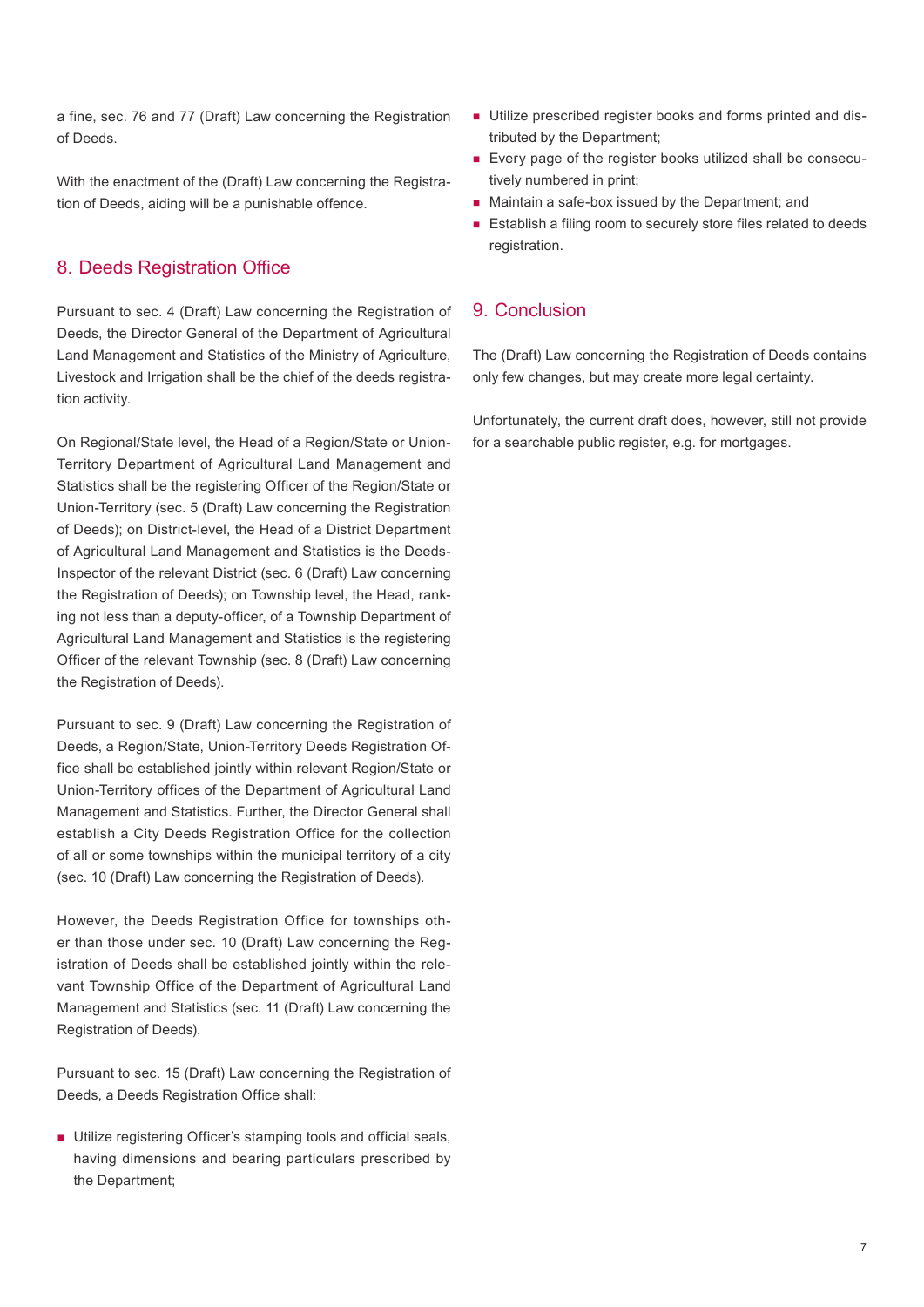## IV. (Draft) Tax Appeal Tribunal Law

Upon enactment, the Tax Appeal Tribunal Law shall ensure high productivity tax administration, further the trust of tax payers in the assessment and collection of taxes by the Union in accordance with law, afford equality and equity for every citizen and tax payer in payment of statutory taxes, and afford for every citizen and tax payer legal opportunities for defending their case and appeals in the payment of statutory taxes.

#### 1. Tax Appeal Tribunal

The Tax Appeal Tribunal, formed by the Union Government Cabinet of the Republic of the Union of Myanmar, will be located in Nay Pyi Taw and shall consist of an uneven number of three (3) to seven (7) members, including the chairman (i.e. the Directory General of the Office of the Tax Appeal Tribunal).

The tenure of members is five (5) years from the date of first assumption of duties; upon expiry of tenure, members shall continue discharging their functions until the cabinet has formed and assigned new members. No member shall occupy office for more than two (2) consecutive tenures.

Persons deemed as having an unsound mind under any prevailing law, convicted of a crime from any court of law and/or declared a bankrupt shall not be appointed. Members shall not engage in any partnership, company or business corporation for a share of the profits or revenues, nor be employed by any person.

#### 2. Application

Any person (or their representatives/attorneys) submitting a case to the Tribunal shall use a prescribed form.

#### 3. Cases

In accordance with the law, the Tribunal shall hear and conduct proceedings and rule on the following:

Appeal cases (i.e. an appeal case submitted to the Tribunal due to dissatisfaction against a first appeal order issued by the Internal Revenue Department, or against a tax-related order issued by the Customs Department, or any tariff related order issued by any organization assigned by notification from time to time of the Ministry of Planning and Finance);

- Revision cases (i.e. a case submitted for review of facts of the case in accordance with law by a person aggrieved by a ruling of the Tribunal); and
- Review cases (i.e. a case re-submitted to the Tribunal for reviewing its ruling, by a person involved in the ruling).

The Tribunal shall conduct hearings on whether there are points of law to be resolved, and decide on whether or not the case should be forwarded to the Myanmar Supreme Court.

#### 4. Procedures

Upon submission, cases shall be heard with the full Tribunal, but at least with a minimum of three (3) members (including the chair).

The Tribunal may:

- Demand documents related to a case, which shall be presented by the possessing person or organization;
- Summon persons relevant to the case to come and testify; and
- Visit and inspect sites.

#### 5. Decisions

Based on its findings, the Tribunal may affirm, alter or modify the original decision of relevant departments.

The Ruling of the Tribunal shall be made by majority vote of Members conducting the case, including the Chair.

Any ruling of the Tribunal shall be final and conclusive.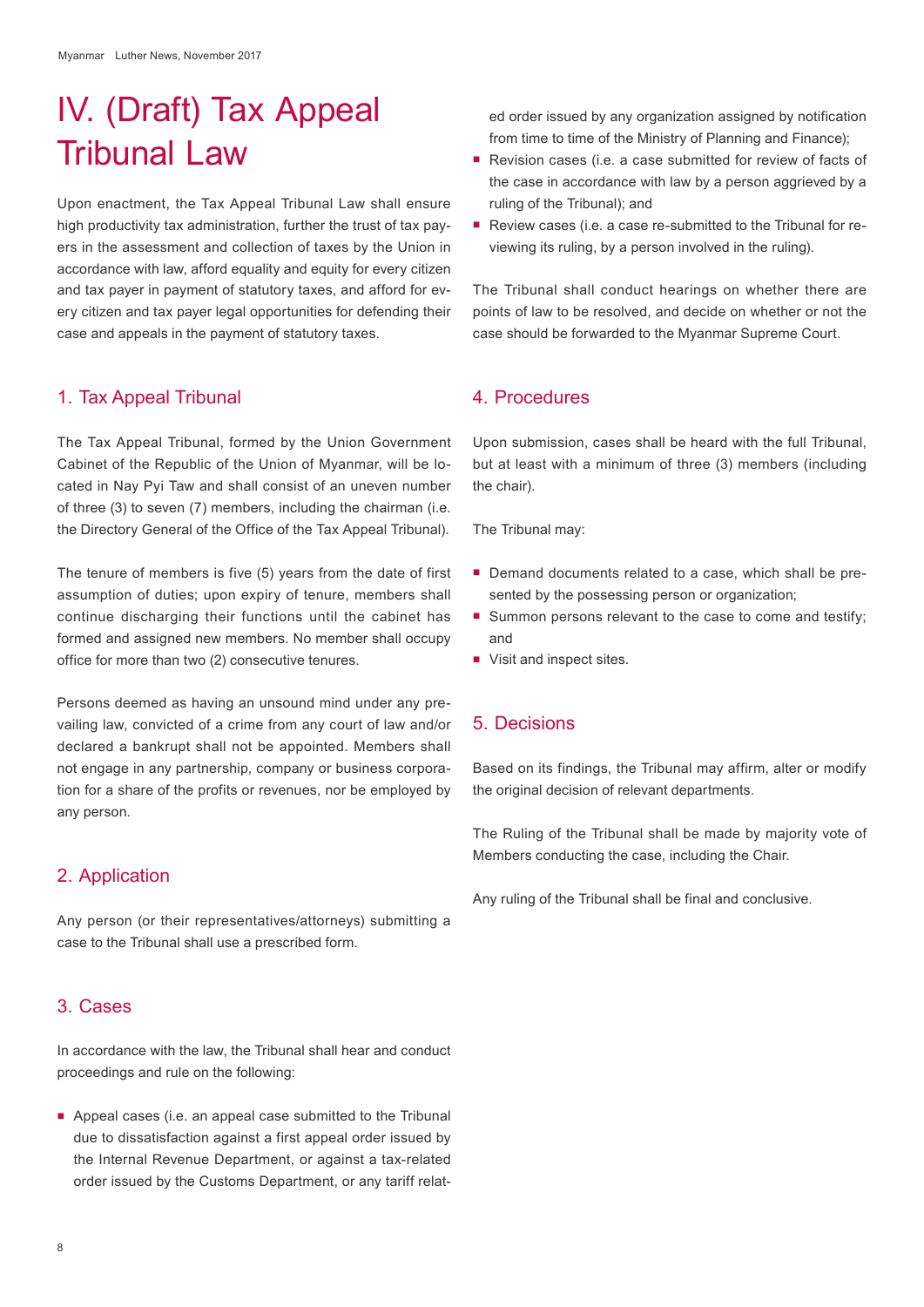### Your Contacts



#### Alexander Bohusch

Rechtsanwalt/Attorney-at-law (Germany) Luther Law Firm Limited Myanmar Phone +95 1 500021 alex.bohusch@luther-lawfirm.com



#### Fabian Lorenz, M.A. Rechtsanwalt/Attorney-at-law (Germany) Luther Law Firm Limited Myanmar Phone +95 1 500021 fabian.lorenz@luther-lawfirm.com



Nicole Schwiegk Rechtsanwalt/Attorney-at-law (Germany) Luther Law Firm Limited Myanmar Phone +95 1 500021 nicole.schwiegk@luther-lawfirm.com



Fanny Tatin Avocat/Attorney-at-law (France) Luther Law Firm Limited Myanmar Phone +95 1 500021

fanny.tatin@luther-lawfirm.com

#### Imprint

Luther Rechtsanwaltsgesellschaft mbH, Anna-Schneider-Steig 22, 50678 Cologne, Phone +49 221 9937 0, Fax +49 221 9937 110, contact@luther-lawfirm.com *Editor:* Alexander Bohusch, Rechtsanwalt/Attorney-at-law (Germany),

Luther Law Firm Limited, Luther Corporate Services Limited, Uniteam Marine Office Building, Level 8, Unit #1, 84 Pan Hlaing Street, Sanchaung Township 11111 Yangon, Myanmar, Phone +95 1 500 021, Fax +95 1 502 852, HP (MM): +95 9 425 0136 00, HP (SG): +65 9 829 1829, alexander.bohusch@ luther-lawfirm.com

*Copyright:* These texts are protected by copyright. You may make use of the information contained herein with our written consent, if you do so accurately and cite us as the source. Please contact the editors in this regard contact@luther-lawfirm.com

#### **Disclaimer**

Although every effort has been made to offer current and correct information, this publication has been prepared to provide information on recent regulatory and legal developments in Myanmar only. It is not exhaustive and thus does not cover all topics with which it deals. It will not be updated and cannot substitute individual legal and/or tax advice. This publication is distributed with the understanding that Luther, the editors and authors cannot be held responsible for the results of any actions taken on the basis of information contained herein or omitted, nor for any errors or omissions in this regard.